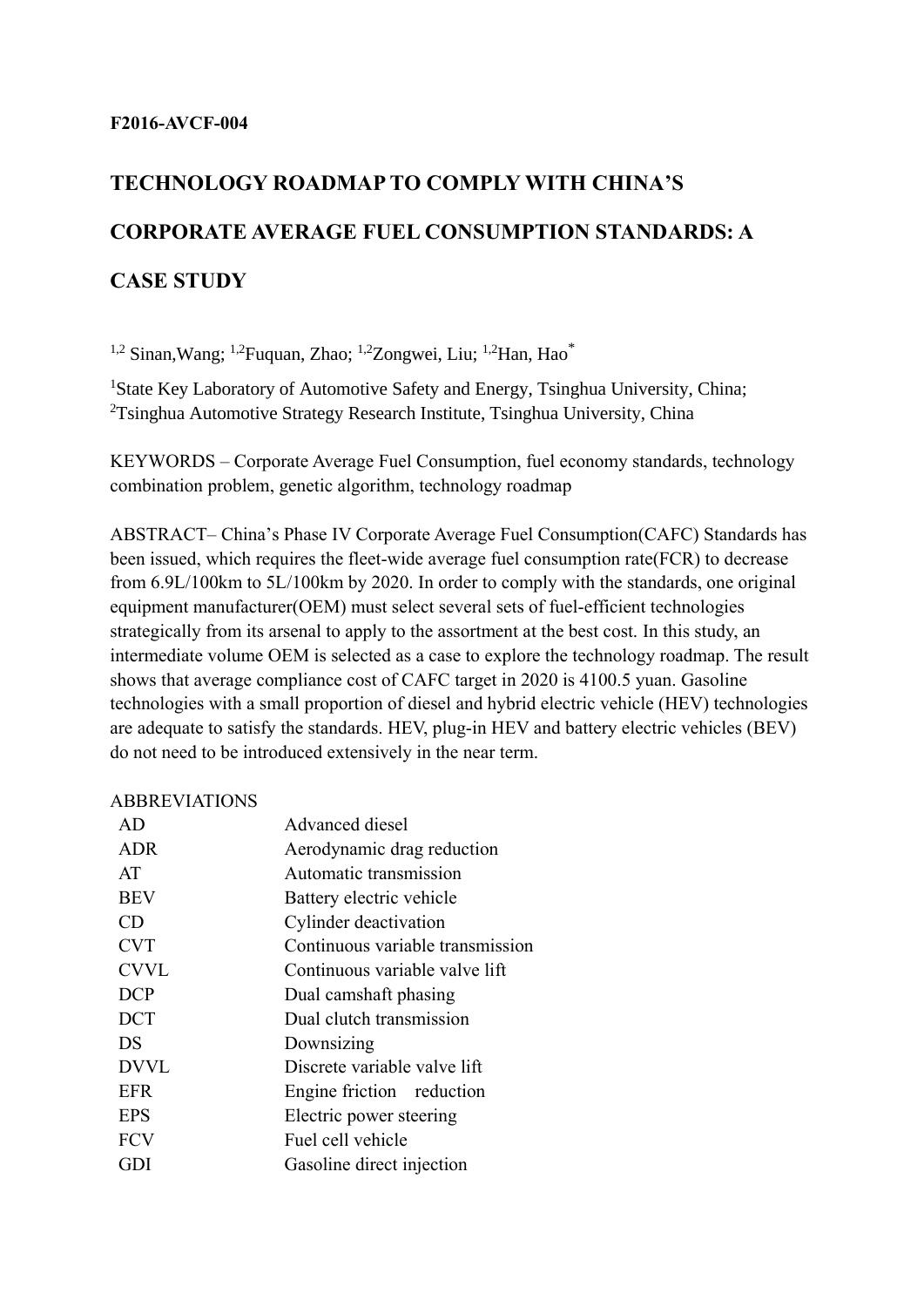| <b>HEV</b>     | Hybrid electric vehicle                     |
|----------------|---------------------------------------------|
| <b>IA</b>      | Improved accessories                        |
| <b>ICE</b>     | Internal combustion engine                  |
| <b>ICP</b>     | Intake camshaft phasing                     |
| <b>LDB</b>     | Low drag brakes                             |
| <b>LFL</b>     | Low friction lubricants                     |
| <b>LRRT</b>    | Low rolling resistance tires                |
| <b>MHEV</b>    | Mild hybrid electric vehicle                |
| <b>MR</b>      | Mass reduction                              |
| <b>NEV</b>     | New energy vehicle                          |
| P <sub>2</sub> | Parallel 2 clutch system                    |
| <b>PHEV</b>    | Plug-in hybrid electric vehicle             |
| <b>PS</b>      | Power split system                          |
| <b>SAD</b>     | Secondary axle disconnect                   |
| <b>SHEV</b>    | Strong hybrid electric vehicle              |
| <b>SS</b>      | Start-stop                                  |
| <b>TGDI</b>    | Turbocharging and gasoline direct injection |
| <b>VVL</b>     | Variable valve lift                         |
| VVT            | Variable valve timing                       |
|                |                                             |

## INTRODUCTION

Improving fuel economy and mitigating greenhouse gas(GHG) emissions are the most concerned problems in automotive industry. The carbon dioxide emissions from passenger cars account for 8.7% of global energy-related carbon dioxide emissions in 2013[1]. In China, the GHG emissions from passenger cars are roughly 5% of national total GHG emissions [2]. China has been the largest passenger car producer and market for seven consecutive years. In 2015, 21.08 million and 21.15 million passenger cars are produced and sold in China [3]. The growth of China's passenger car market even accounts for 81.54% of worldwide market growth in the past decade [4]. The explosively increasing vehicle market of China is estimated to bring a 606 million vehicle stock by 2050[5], which significantly raised the concern over China's air environment and energy security. Since 2004, China has issued four phases of standards to regulate the fuel consumption rate (FCR) of passenger cars. The latest Phase IV standards specifies a fleet-wide FCR target as well as FCR limit of each vehicle version [6, 7]. Vehicle versions fail to comply with the FCR limit could not get the license to be sold in domestic market. Automotive original automotive manufacturers (OEM) violating the fleetwide FCR target, which is defined by the standards as Corporate Average Fuel Consumption(CAFC), would be confronted with a bunch of punishment measures.

It is more challenging for OEMs to comply with the standards as it goes more stringent. To achieve the national fleet-wide FCR target of 5L/100km in 2020, OEMs have to improve the FCR by 6.3% annually [8]. Several studies have explored the potential fuel-efficient technologies to meet fuel economy standards [9-12]. Some studies took a specific category of technologies into consideration and simulated OEMs' response to the fuel economy standards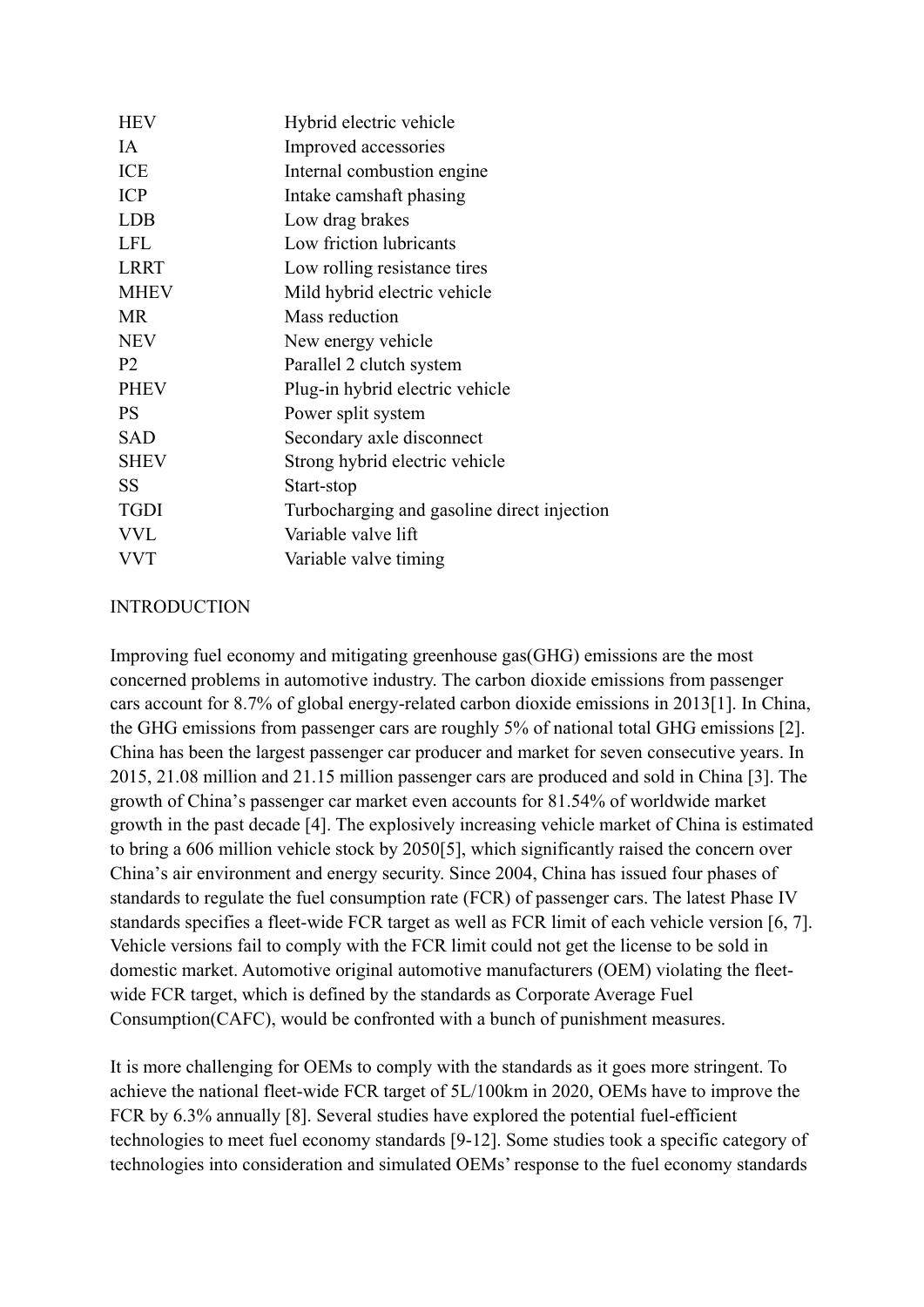[13,14]. However, the problem that OEMs most concerned about is how to comply with the challenging standards with appropriate fuel-efficient technologies. In this paper, we take account of all fuel-efficient technologies that are considered available by 2020. By using optimization method, genetic algorithm is employed to solve the technology combination (TC) problem under 2020 CAFC target. Then the simulation result is analyzed from the perspective of compliance cost, variations of standard related parameters and technology roadmap. Finally, we draw conclusions and give some recommendations on technology roadmap to comply with the fuel economy standards in 2020.

## METHODOLOGY

#### TC Problem Framework

The TC problem is defined as selecting a portfolio of fuel-efficient technologies to be implemented on the vehicle product assortment of an OEM, so that the OEM's target could be optimized subjecting to specific constraints. Under the CAFC standard, OEM's target is to minimize the technology incremental cost used to comply with the standard, and the constraints are specified by the standards.

We assume there is an OEM with  $n$  vehicle versions in this market and  $m$  feasible fuelefficient technologies. The objective function is to minimize the technology incremental cost without violating the constraints, which is formulated as:

$$
\min \sum_{j=1}^{n} s_j \sum_{i=1}^{m} (x_{ij} - \tilde{x}_{ij}) c_i
$$

subject to: (1)

1) CAFC constraint

2) FCR limit

3) Technology compatibility

where  $x_{ii} \in \{0,1\}$  is the implementation state of fuel-efficient technology *i* on vehicle version *j*, while  $\tilde{x}_{ij}$  is the initial technology implementation state.  $c_i$  is the incremental cost of technology *i*.  $s_j$  is the sales of vehicle version *j*.

Under the fuel economy standards of China, CAFC is required to be complied with. The CAFC constraint is described as: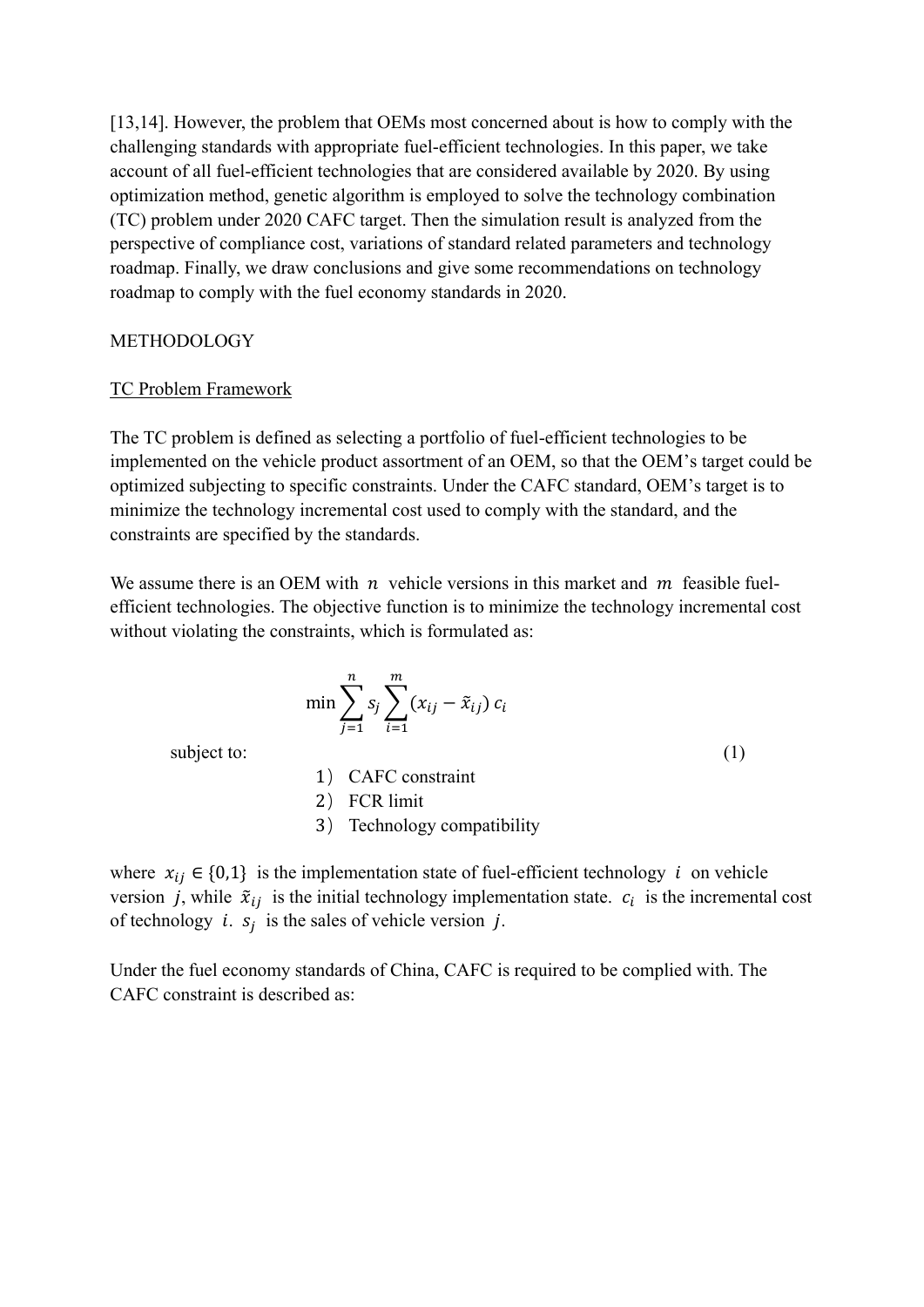$$
\begin{cases}\nt_i = Str(m_j) \\
TCAFC = \frac{\sum_{j=1}^{n} s_j t_j}{\sum_{j=1}^{n} s_j} \\
CAFC = \frac{\sum_{j=1}^{n} s_j f_j}{\sum_{j=1}^{n} s_j w_j}\n\end{cases}
$$
\n(2)

where  $t_j$  and  $f_j$  are the FCR target and FCR of vehicle version j.  $t_i$  is determined by the step function  $StT(m_i)$  according to its curb weight. CAFC and TCAFC are CAFC and CAFC target of the OEM, respectively.  $w_j$  is the CAFC calculation weight specified by the standards. When a vehicle model's powertrain configuration is BEV, FCV or PHEV and several criterion are met, "super weight" is adopted to calculate the OEM's CAFC. For example, the "super weight" of BEVs is 5, 3, 2 in year 2016~2017, 2018~2019, 2020, respectively, while for traditional ICE models, the weight is 1 [6].

Meanwhile, all vehicle versions to be sold domestically should comply with the FCR limit constraint, which is described as:

$$
\begin{cases}\n l_j = StL(m_j) \\
 f_j \le l_j\n\end{cases} \tag{3}
$$

where  $l_j$  is the FCR limit of vehicle version j which is determined by a step function  $StL(m_i)$ .

Additionally, technology compatibility is another type of constraints that determines whether several fuel-efficient technologies should be implemented concurrently from the perspective of the standards and technology physical features. Technologies from the same category, for example, 5% mass reduction and 10% mass reduction could not be used at one time. Technologies with almost the same fuel saving principle are not cost-effective to be applied together. Furthermore, technologies that are particularly implemented on different powertrains, for example, GDI and diesel technologies could not be implemented concurrently. This type of constraints is described as:

$$
x_{\alpha j} + x_{\beta j} \le 1 \tag{4}
$$

where  $\alpha$  and  $\beta$  are incompatible technologies.

#### Case Selected and Data Input

In this study, we select an intermediate domestic OEM in China, whose sales in 2015 is around 600,000. There are 8 passenger vehicle models and 36 vehicle versions in its assortment. We collect the data of available fuel-efficient technologies by 2020, including the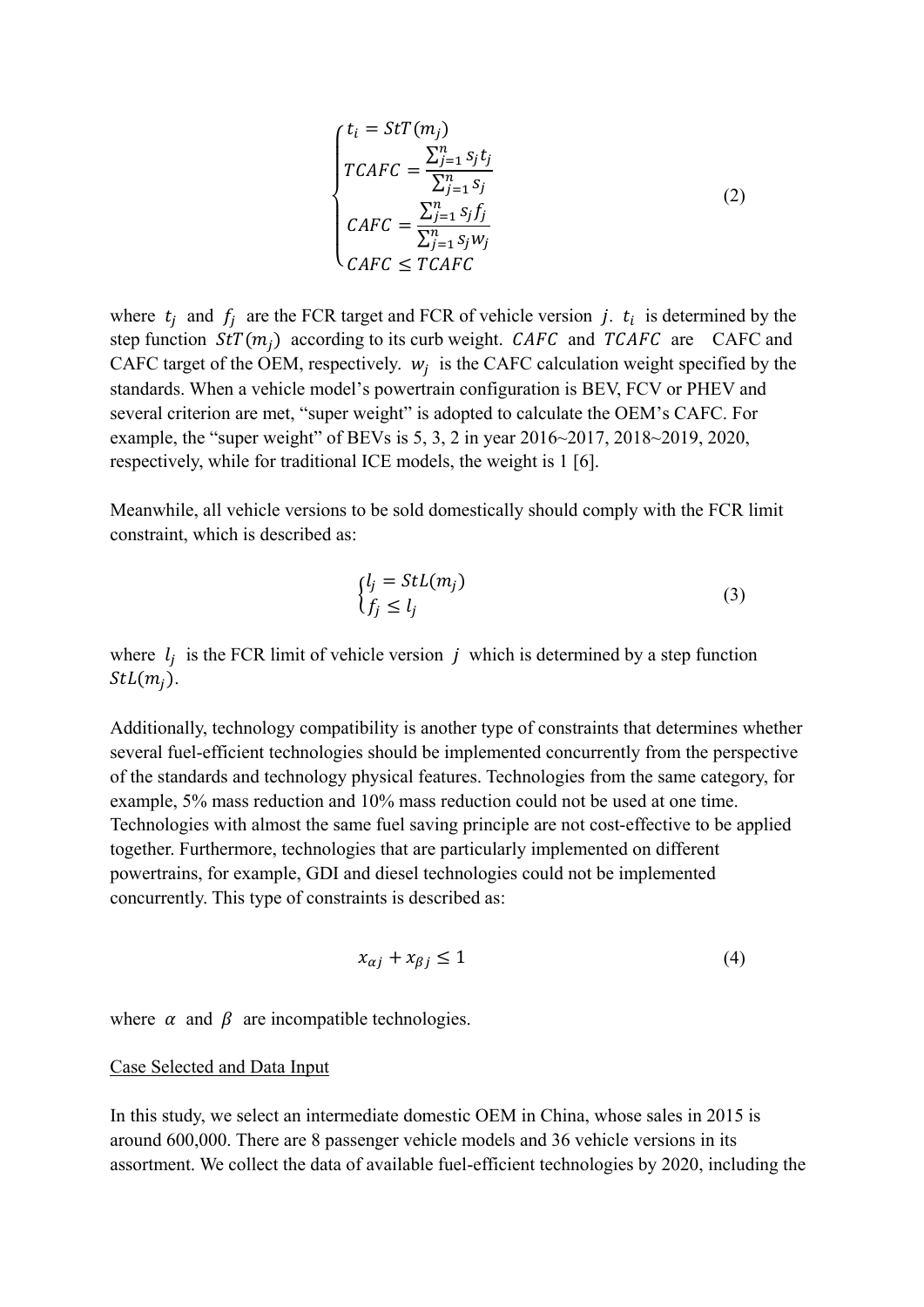direct manufacturing cost, the reduction rate of FCR and the effect on vehicle curb weight, from several fuel-efficient technology assessment report [15-17]. 54 fuel-efficient technologies are taken into consideration, which consist of 20 ICE technologies, 13 transmission technologies, 15 vehicle technologies and 8 NEV technologies. We make the assumption that one vehicle model, which may include several vehicle versions with different technology allocations, is equipped with one ICE configuration. All vehicle versions belong to the same vehicle model are equipped with same fuel-efficient technologies except transmission technologies and accessory technologies.

# RESULT ANALYSIS

The overall combinational optimization problem is solved by an elaborately designed genetic algorithm. Specialized solution structure, decoders and penalty functions are utilized in the designed genetic algorithm. In this case, the solution length is 524 bits. We set a 20,000 population size and 300 generations. The final results are analyzed as follows.

# Standard-related Parameters

As illustrated in Figure 1, while the initial CAFC of the selected OEM is 6.63L/100km, the final CAFC reaches 5.18L/100km. This OEM's CAFC declines 28% during the Phase IV time horizon (2016~2020). The annual declining rate is 5.1%. Considering the final CAFC target, the OEM fully satisfies the requirement.

From the perspective of CAFC target, the national fleet-wide FCR target would not be fully achieved in this case. The standards divide the curb weight passenger vehicles into 16 categories, each of which has one FCR target and FCR limit. Vehicles are specified with FCR target and limit based on their curb weights. The national expected fleet-wide average curb weight is in the category of 1205-1320kg, whose FCR targets are 6.9L/100km and 4.9L/100km in Phase III and Phase IV, respectively. In order to achieve the national fleet-wide 5L/100km target by 2020, the government is trying to control the curb weight and promote light-weighting during the Phase IV period. However, in this case, when making the strategic decision to minimize the compliance cost, the OEM's average vehicle curb weight increases from 1324kg to 1383kg. Accordingly, the CAFC target increases from 5.01L/100km to 5.18L/100km.

There are two reasons resulting in this outcome. Almost all the fuel-efficient technologies would increase the vehicle's curb weight expect light-weighting and ICE turbocharging with downsizing. Particularly, diesel ICE, HEV and PHEV technology would increase the curb weight significantly. Another reason is the features of the standards. Under the standards that FCR targets are determined by curb weight, OEMs have less motivation to implement lightweighting technologies [18]. The stepped FCR targets thwart OEMs from applying lightweighting strategies as well [19].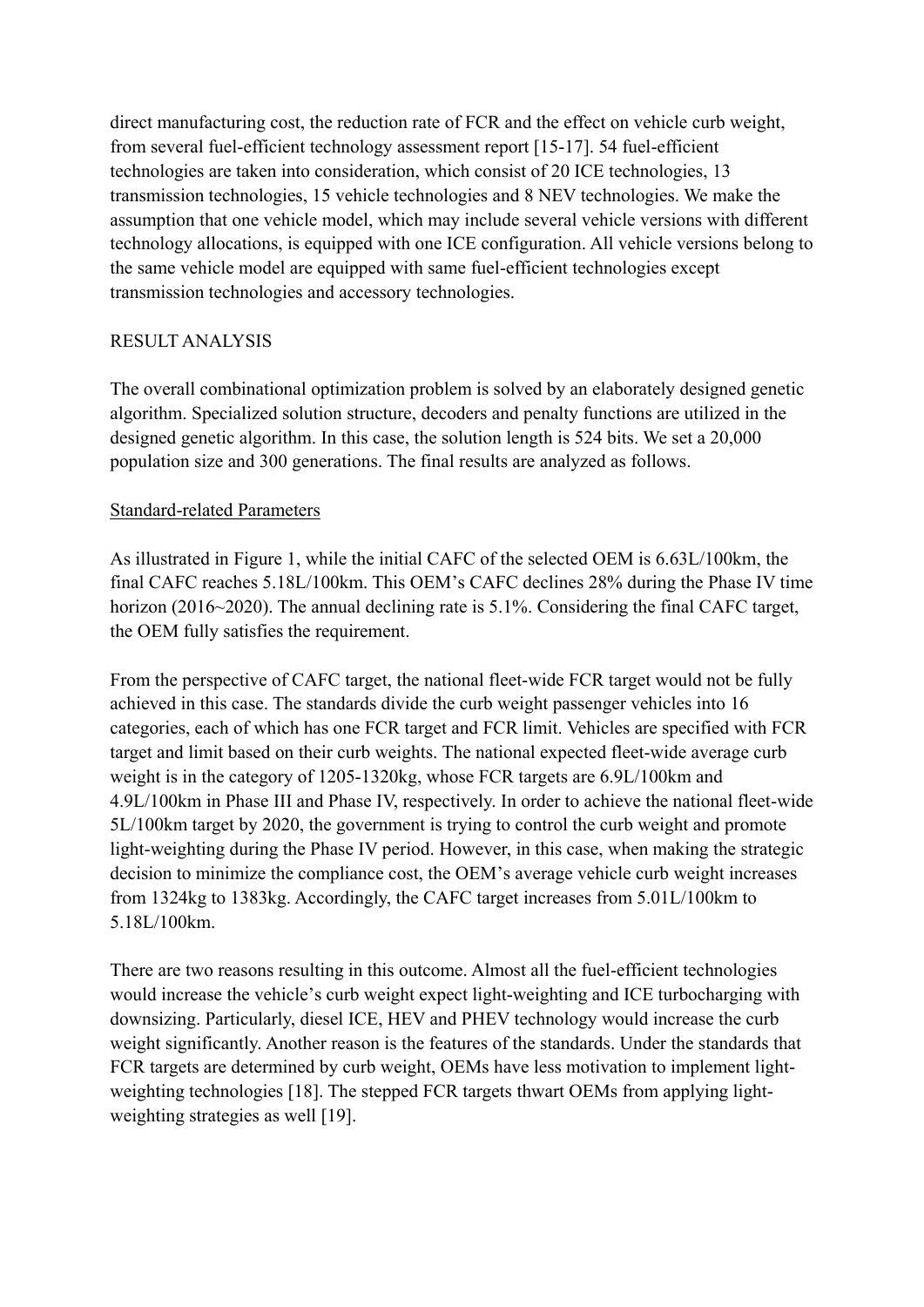

Figure 2 presents the cost, FCR and curb weight variation after the optimized TC decision. All vehicle models' curb weight increase on account of the reasons discussed above. As for the FCR, while 89% of vehicle versions increase their FCR to comply with the 2020 CAFC target, 11% of vehicle versions decrease their FCR a little bit. Since an OEM need to both comply with the standards and keep the product diversity to some extent, this outcome is quite similar to the real product assortment of an OEM.



*Figure 2: Cost, FCR and curb weight variation*

# Compliance Cost

Based on the assumption that all the 54 fuel-efficient technologies are available for the OEM at the assessed cost. During the optimization process, some less cost-effective fuel-efficient technologies are replaced by more cost-effective ones. Therefore, as Figure 2 shows, while 56% of vehicle versions increase the technology cost, 44% vehicle versions decrease the cost.

The average compliance cost of 2020 CAFC standards in this case is 4100.5 yuan. Figure 3 presents the cost distribution of 36 vehicle versions in this case. 66.7% of vehicle versions converge to (-4,4] thousand-yuan section. Vehicle versions in this section are equipped with more cost-effective technologies. The vehicle FCRs in this section vary from -20% to 2%. Meanwhile, the costs of 8 versions, which account for 22.2% of the fleet, range between 46,000 and 56,000. These versions are implemented with diesel or HEV technologies. Along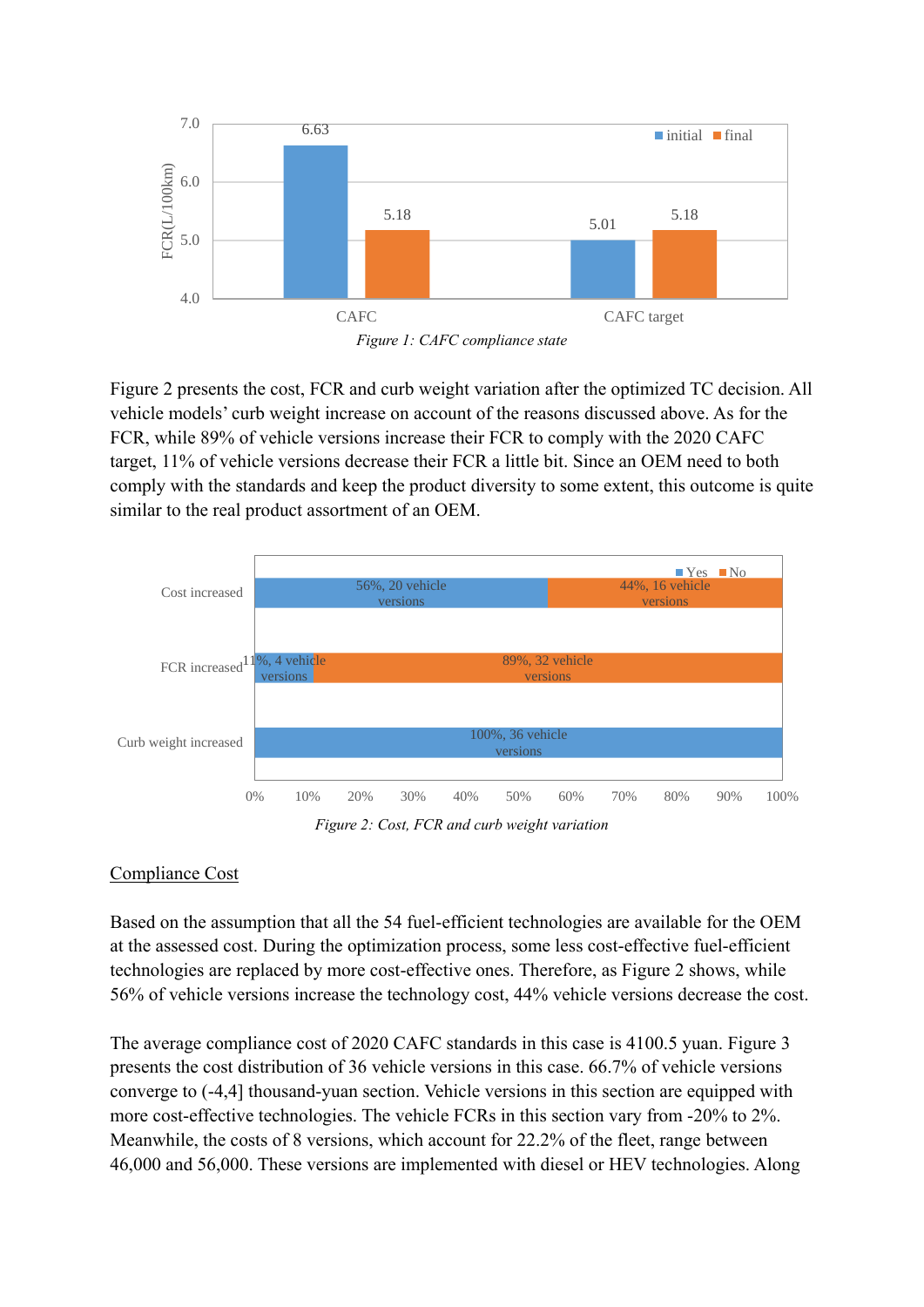with other fuel-efficient technologies, the FCRs of these versions decrease by roughly 50% to 60%. Therefore, to comply the CAFC target in 2020 with the lowest cost, OEMs should improve the fleet-wide fuel economy as well as produce several vehicle models that are outstandingly fuel-efficient.



*Figure 3: Histogram of compliance cost*

## Technology Preference

Technology implementation rate is selected to indicate technology preference under 2020 CAFC target, which are defined as:

$$
R_k = \frac{N_k}{N_{ck}}\tag{5}
$$

where  $N_k$  is the amount of vehicles that are implemented with technology  $k$ .  $N_{ck}$  is defined as the amount of vehicles that are compatible with technology  $k$ . As shown in Figure 4, the most favorable fuel-efficient technologies to comply with the 2020 CAFC target are those with the highest implementation rate. Therefore, EFR, VVT and VVL, LRRT are the most preferred technologies by 2020, whose implementation rates are 100%. Additionally, DCT, ADR and IA should also be considered firstly to satisfy the standards. On the contrary, BEV, PHEV, SS, LDB, EPS and etc. are not cost-effective by 2020 with the aim of minimizing compliance cost. Consistent with the light-weighting strategy under China's standards discussed above, vehicles are barely applied with MR technologies.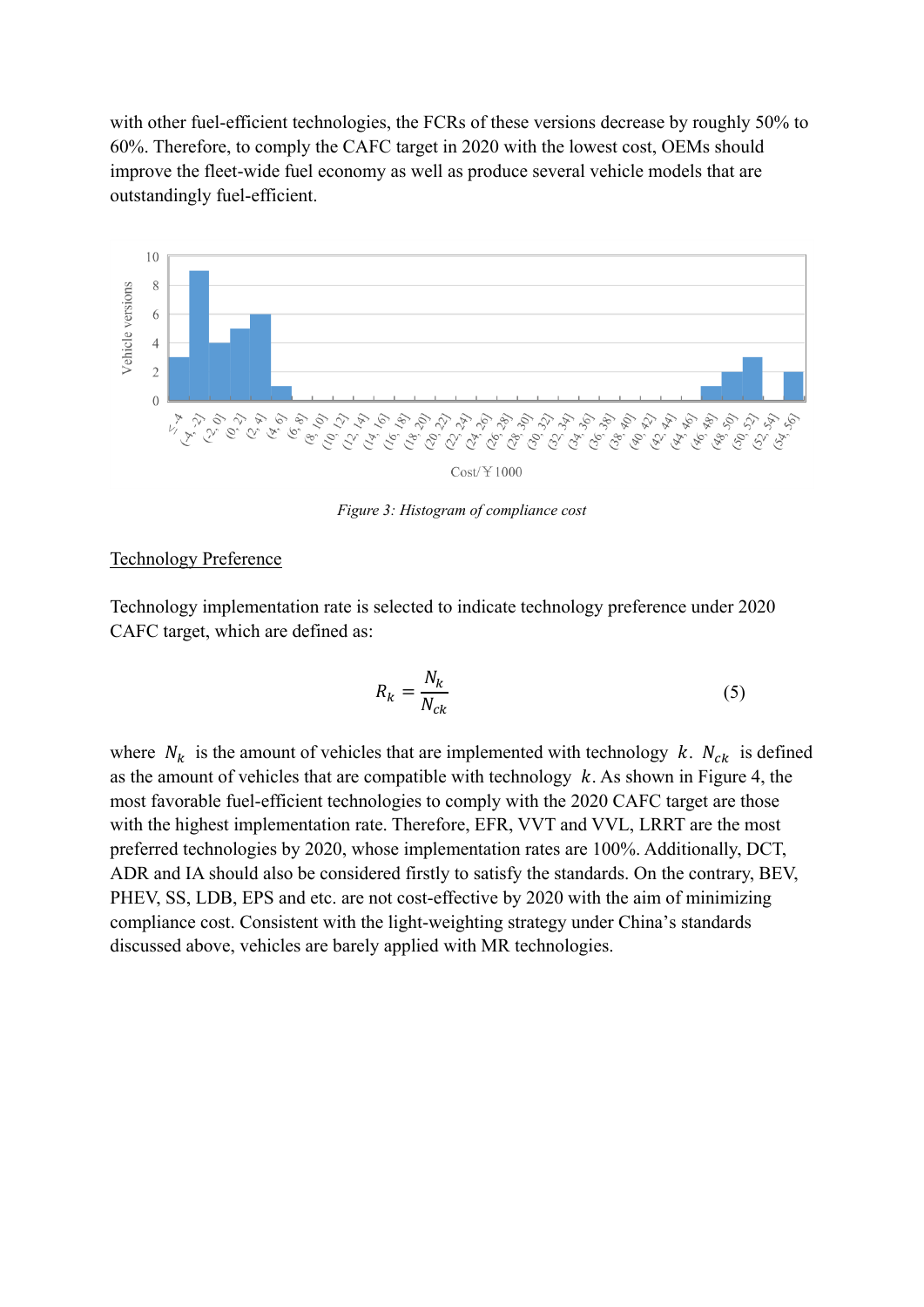

*Figure 4: Implementation rate of fuel-efficient technologies under 2020 CAFC target*

Figure 5 presents the specific preference of fuel-efficient technologies in the same category. 91% of vehicles are still using gasoline ICEs by 2020, which indicates that gasoline fuelefficient technologies are still adequate to satisfy the standards in the near future. With higher thermal efficiency, diesel ICEs are equipped to 9% of vehicles to improve the fleet-wide fuel economy. According to Figure 5(b), 95% of vehicles are using 6-speed or 8-speed DCT, while only 5% vehicles are using 6-speed AT. It implies that DCT has observable advantage over CVT and AT with more than 6 speeds. As for the valve train technologies, DVVL and DCP are more favorable than CVVL and ICP. Among the vehicles applied with light-weighting, GDI with turbocharging and downsizing and HEV technologies, 2.5% MR, GDI with turbocharging and 33% downsizing, SHEV-P2 are the dominating technologies by 2020.

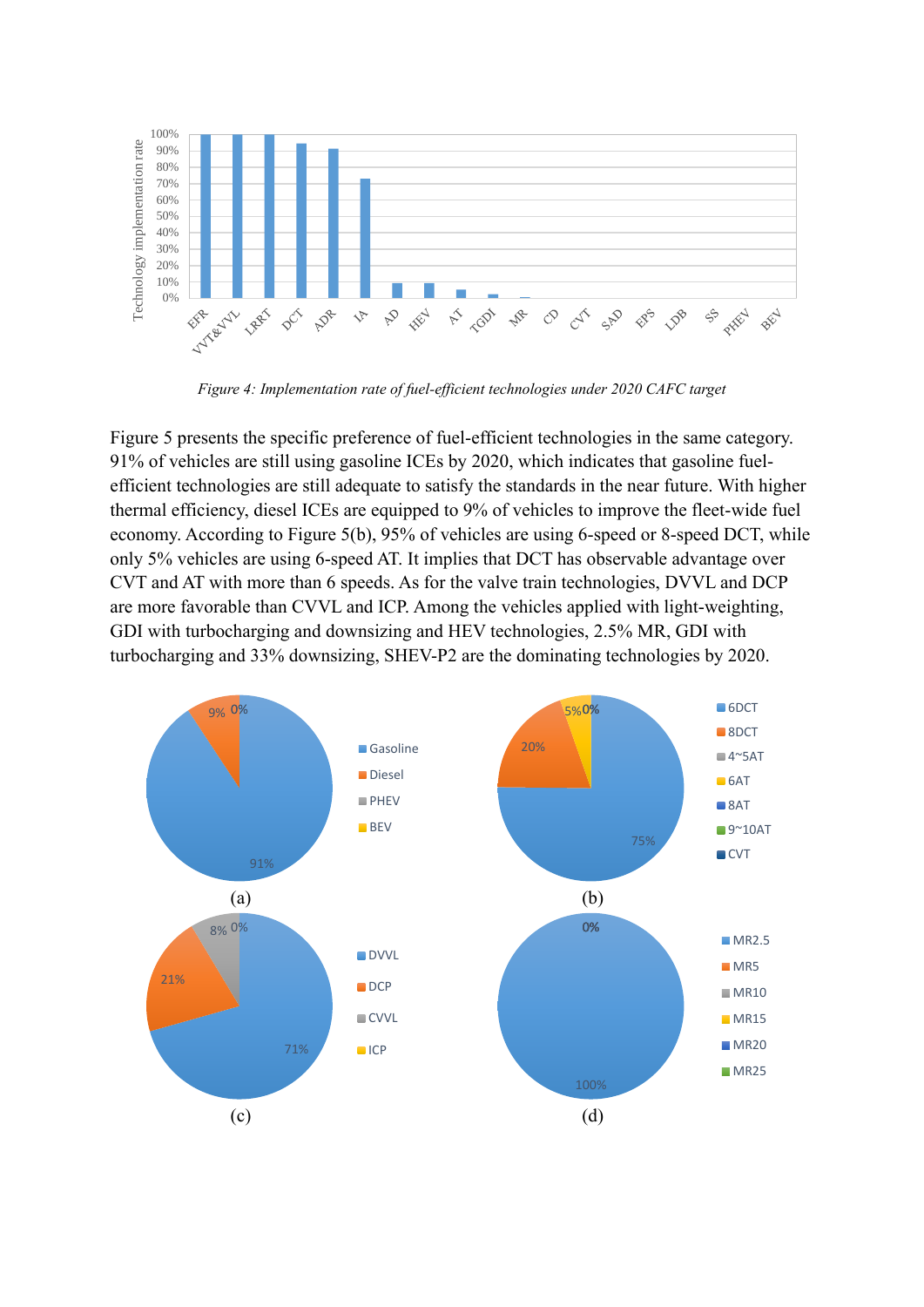

*Figure 5: Technology preference under 2020 CAFC target*

There are five technologies with 2 implementation levels. Level 2 is the technology with higher cost and FCR reduction potential. As illustrated in Figure 6, EFR, LFL and ADR are more cost-effective at level 1 by 2020. Meanwhile, IA and LRRT are more favorable when being implemented at level 2.



*Figure 6: Preference of 2 level technologies under 2020 CAFC target*

# **CONCLUSION**

From the perspective of an OEM, to comply with the CAFC standards by 2020, the product assortment should be elaborately planned and fuel-efficient technologies be strategically implemented. In the selected case, with the aim of minimizing compliance cost, the fuel economy of almost all vehicle versions are improved. Meanwhile, 9.3% of vehicles are designed with outstanding fuel economy. The average compliance cost of 2020 CAFC is 4100.5 yuan.

From the perspective of technologies, EFR, VVT, VVL, LRRT, DCT, ADR and IA are the most favorable fuel-efficient technologies by 2020. Considering the CAFC target in 2020, technologies of gasoline engines are still adequate to satisfy the standards in the near term, while HEV, PHEV and BEV technologies would not be extensively introduced in this phase standards.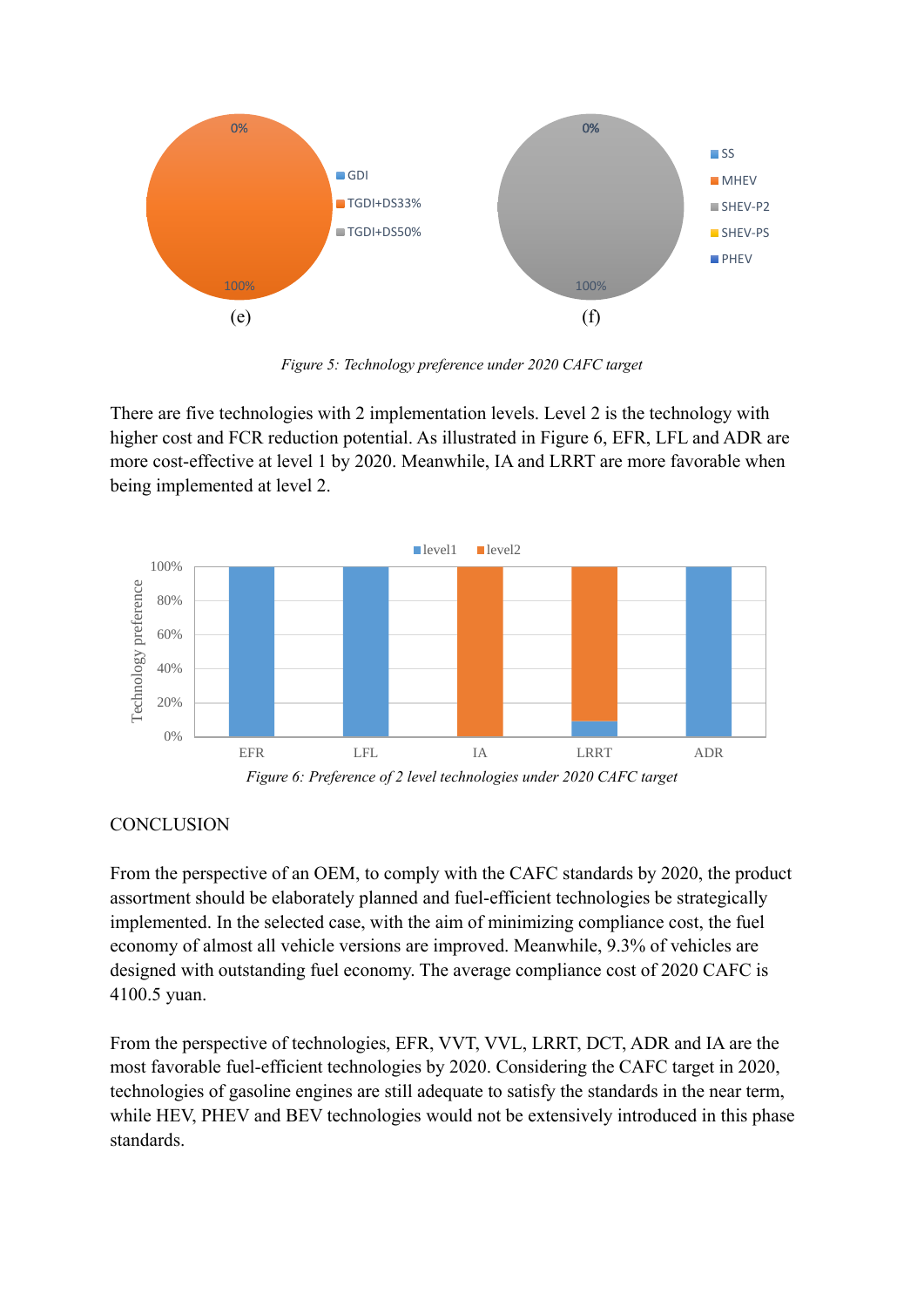From the perspective of policy makers. Under the standards based on vehicle curb weight with stepped features, light-weighting technologies are barely used in this case. Meanwhile, the implementation of fuel-efficient technologies would lead to an increase of the fleet-wide curb weight, which would consequently bring up the CAFC target and preclude the national fleet-wide FCR target from being achieved by 2020. Therefore, we recommend policy makers reconsider the curb weight features of the standards.

# **REFERENCES**

[1] Hao H, Geng Y, Sarkis J. "Carbon footprint of global passenger cars: scenarios through 2050"[J]. Energy, 2016, 101: 121-131.

[2] Hao H, Liu Z, Zhao F, et al. "Scenario analysis of energy consumption and greenhouse gas emissions from China's passenger vehicles"[J]. Energy, 2015, 91: 151-159.

[3] China Association of Automobile Manufacturers. "Automotive industry of China in 2015". [EB/OL]. [2016-01-12]

<http://www.caam.org.cn/xiehuidongtai/20160112/1705183569.html>

[4] OICA. "Sales of new vehicles in 2005-2015". [EB/OL]. [2016-02-01] <http://www.oica.net/category/sales-statistics/>

[5] Hao H, Wang H, Yi R. "Hybrid modeling of China's vehicle ownership and projection through 2050"[J]. Energy, 2011, 36(2): 1351-1361.

[6] General Administration of Quality Supervision, Inspection, and Quarantine of China (GAQSIQ), Standardization Administration of China (SAC). "GB 27999-2014 Fuel consumption evaluation methods and targets for passenger cars". Beijing: China Standards Press, 2014.

[7] GAQSIQ and SAC. "GB19578-2014, Fuel consumption limits for passenger cars". Beijing: China Standards Press, 2014.

[8] Ministry of Industry and Information Technology. "China's passenger car CAFC calculation bulletin 2014". available at: [EB/OL]. [2015-06-23]

<http://www.miit.gov.cn/n11293472/n11293832/n12845605/n13916898/16646631.html>

[9] Al-Alawi B M, Bradley T H. "Analysis of corporate average fuel economy regulation compliance scenarios inclusive of plug in hybrid vehicles"[J]. Applied Energy, 2014, 113: 1323-1337.

[10] Cheah L, Heywood J. "Meeting US passenger vehicle fuel economy standards in 2016 and beyond"[J]. Energy Policy, 2011, 39(1): 454-466.

[11] Simmons R A, Shaver G M, Tyner W E, et al. "A benefit-cost assessment of new vehicle technologies and fuel economy in the US market"[J]. Applied Energy, 2015, 157: 940-952.

[12] Zhao F, Hao H, Liu Z. "Technology strategy to meet China's 5 L/100 km fuel consumption target for passenger vehicles in 2020"[J]. Clean Technologies and Environmental Policy, 2016, 18(1): 7-15.

[13] Montalbo T, Lee T M, Roth R, et al. "Selection of lightweighting strategies for use across an automaker's vehicle fleet"[C]//Sustainable Systems and Technology, 2009. ISSST'09. IEEE International Symposium on. IEEE, 2009: 1-6.

[14] Shiau C S N, Michalek J J, Hendrickson C T. "A structural analysis of vehicle design responses to Corporate Average Fuel Economy policy"[J]. Transportation Research Part A: